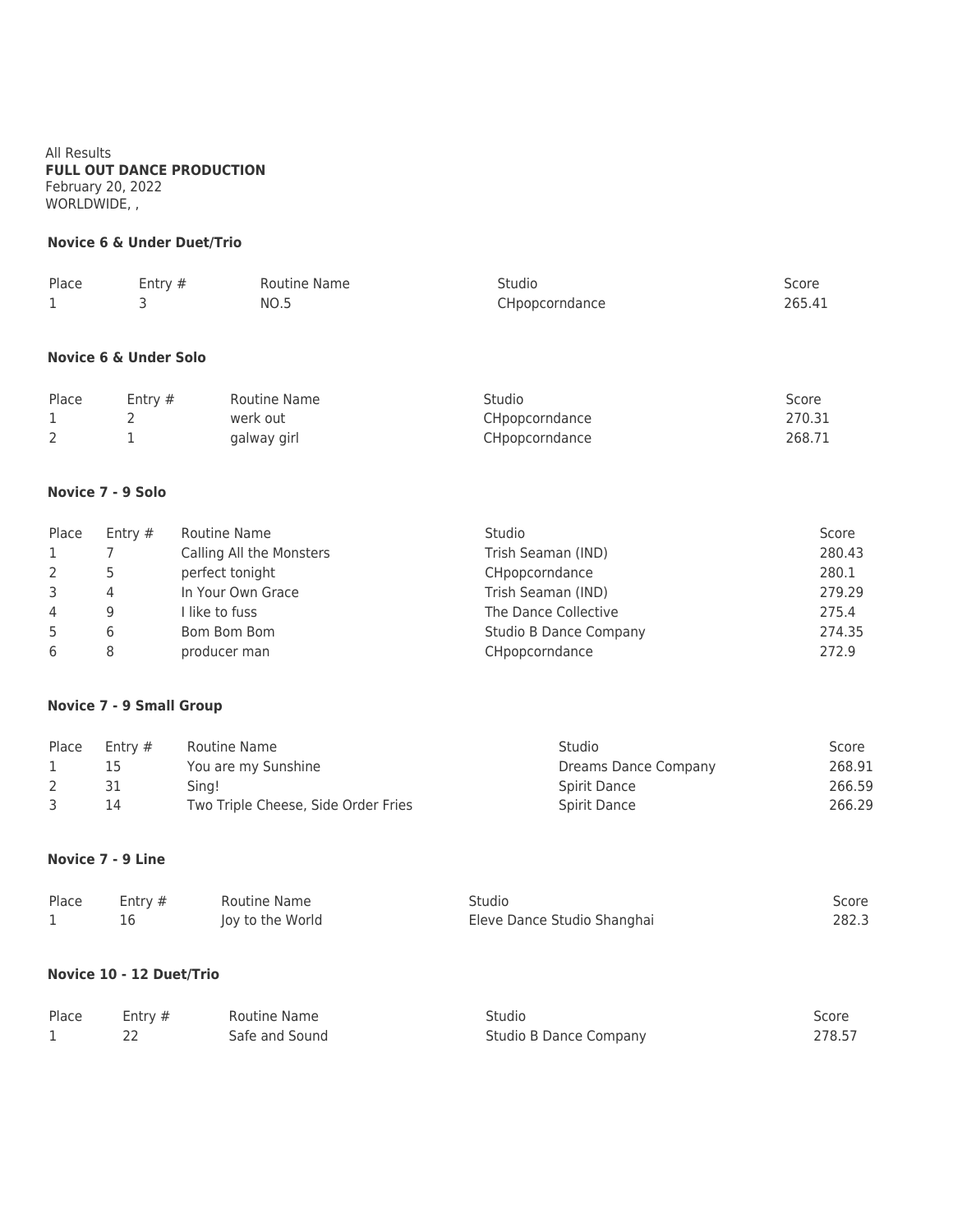## **Novice 10 - 12 Small Group**

| Place          | Entry $#$ | Routine Name        | Studio                      | Score  |
|----------------|-----------|---------------------|-----------------------------|--------|
|                | 24        | Song for You        | Eleve Dance Studio Shanghai | 281    |
|                | 28        | Landslide           | Studio B Dance Company      | 279.79 |
|                | 25        | Crocodile Rock      | Studio B Dance Company      | 268.8  |
| $\overline{4}$ | 23        | Girls Will Be Girls | Studio B Dance Company      | 267.33 |

### **Novice 13 - 15 Small Group**

| Place | Entry $#$ | Routine Name | Studio                 | Score  |
|-------|-----------|--------------|------------------------|--------|
|       |           | Poison       | Studio B Dance Company | 280.3  |
|       |           | Secret       | Studio B Dance Company | 278.87 |

## **Novice 7 - 9 Duet/Trio**

| Place          | Entry $#$ | Routine Name        | Studio                 | Score  |
|----------------|-----------|---------------------|------------------------|--------|
|                | 10        | beyond the sea      | The Dance Collective   | 279.65 |
|                |           | little ugly girl    | CHpopcorndance         | 273.75 |
|                | 13        | All About That Bass | Studio B Dance Company | 269.64 |
| $\overline{4}$ |           | ۲I۷                 | The Dance Collective   | 267.2  |

#### **Novice 10 - 12 Solo**

| Place          | Entry $#$ | Routine Name                 | <b>Studio</b>                 | Score  |
|----------------|-----------|------------------------------|-------------------------------|--------|
|                | 19        | all i ask                    | CHpopcorndance                | 286.54 |
|                | 20        | Steam Heat                   | Eleve Dance Studio Shanghai   | 280.35 |
|                | 18        | <b>Extraordinary Machine</b> | <b>Studio B Dance Company</b> | 277.1  |
| $\overline{4}$ |           | Cola Song                    | Dreams Dance Company          | 275.15 |
| 4              | 21        | Girl From Ipanema            | Studio B Dance Company        | 275.15 |

### **Novice 13 - 15 Solo**

| Place | Entrv # | Routine Name       | Studio                                | Score  |
|-------|---------|--------------------|---------------------------------------|--------|
|       |         | Don't stop me now  | Academy of Dance Arts and Performance | 275.91 |
|       |         | Forever and Always | Studio B Dance Company                | 268.15 |

## **Novice 16 - 19 Solo**

| Place | Entry $#$ | Routine Name | Studio                 | Score  |
|-------|-----------|--------------|------------------------|--------|
|       |           | Ran          | Studio B Dance Company | 273.59 |

# **Intermediate 7 - 9 Duet/Trio**

| Place | Entry $#$ | Routine Name      | Studio               | Score  |
|-------|-----------|-------------------|----------------------|--------|
|       |           | Two Peas in a pod | The Dance Collective | 285.41 |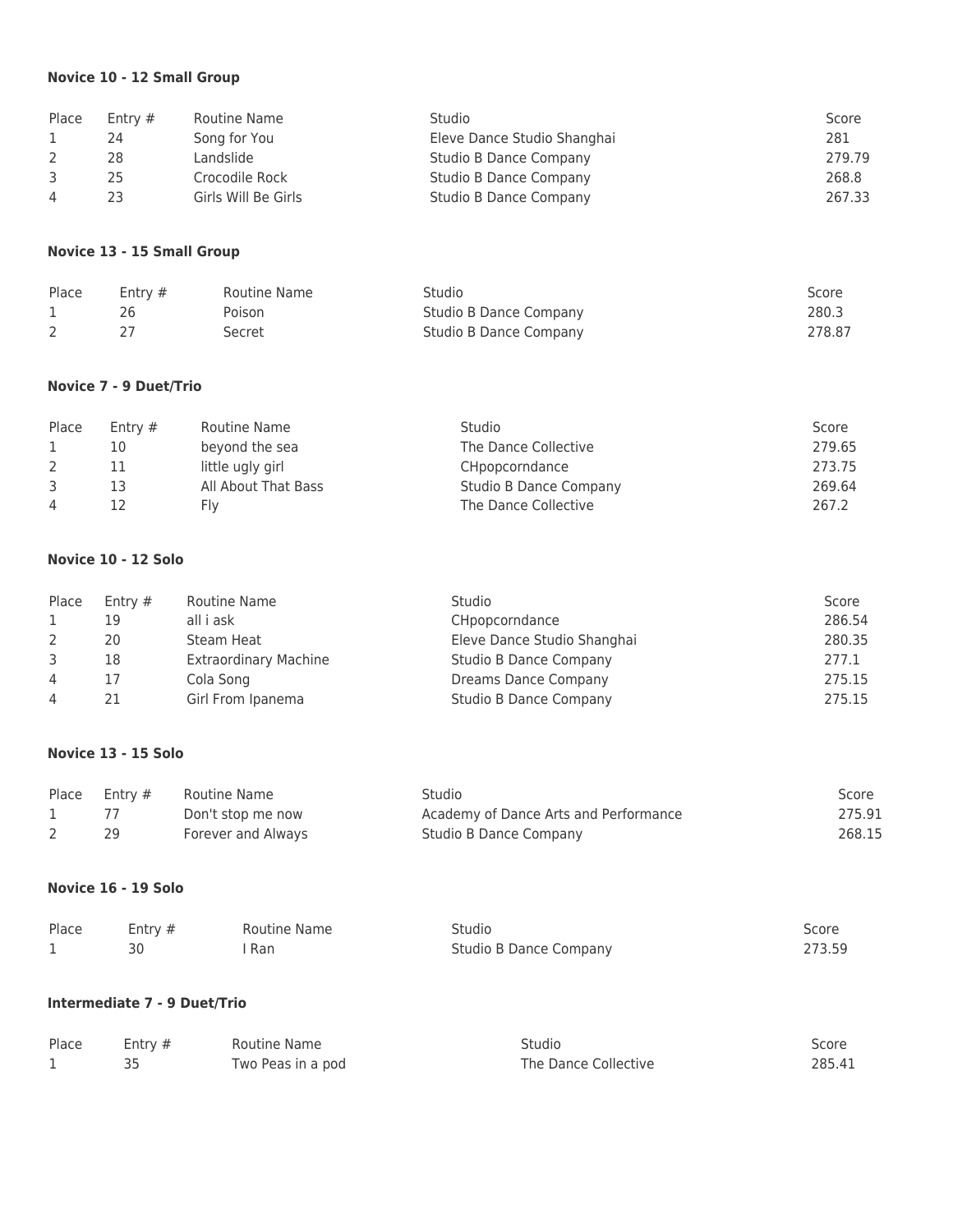## **Intermediate 10 - 12 Duet/Trio**

| Place Entry # | Routine Name                      | Studio                 | Score  |
|---------------|-----------------------------------|------------------------|--------|
| 51            | Ashes                             | Edge Dance Studios     | 288.6  |
| 52            | Wash that Man Right Outta my Hair | The Dance Collective   | 283.91 |
| 50            | I can only imagine                | The Dance Collective   | 281.55 |
| 53            | Sound of Silence                  | Studio B Dance Company | 277.06 |

### **Intermediate 10 - 12 Small Group**

| Place | Entry $#$ | Routine Name            | Studio       | Score  |
|-------|-----------|-------------------------|--------------|--------|
|       |           | When Life is Good Again | Spirit Dance | 268.47 |

# **Intermediate 10 - 12 Large Group**

| Place | Entry $#$ | Routine Name | Studio                      | Score |
|-------|-----------|--------------|-----------------------------|-------|
|       |           | Oh Santa     | Eleve Dance Studio Shanghai | 286.3 |

#### **Intermediate 13 - 15 Duet/Trio**

| Place | Entry $#$ | Routine Name | Studio                 | Score  |
|-------|-----------|--------------|------------------------|--------|
|       |           | Love You     | Edge Dance Studios     | 284.22 |
|       |           | Runaway      | Studio B Dance Company | 272.88 |

## **Intermediate 7 - 9 Solo**

| Place | Entry $#$ | Routine Name  | Studio               | Score  |
|-------|-----------|---------------|----------------------|--------|
|       |           | miracle       | The Dance Collective | 288.54 |
|       |           | Haunted Heart | The Dance Collective | 286.31 |

### **Intermediate 10 - 12 Solo**

| Place          | Entry $#$ | Routine Name             | <b>Studio</b>               | Score  |
|----------------|-----------|--------------------------|-----------------------------|--------|
| 1              | 41        | Hurt                     | Valeria Zaslavskaya (IND)   | 291.37 |
| 2              | 49        | The Way you make me Feel | The Dance Collective        | 289.96 |
| 3              | 42        | Don't Watch Me Cry       | Edge Dance Studios          | 288.95 |
| $\overline{4}$ | 46        | Wind it up               | Valeria Zaslavskaya (IND)   | 287.76 |
| 5              | 39        | You Say                  | Eleve Dance Studio Shanghai | 285.15 |
| 6              | 38        | Hold Your Hand           | Eleve Dance Studio Shanghai | 284.58 |
| 7              | 44        | It's Party Time          | The Dance Collective        | 283.92 |
| 8              | 37        | Toniaht                  | Eleve Dance Studio Shanghai | 283.8  |
| 9              | 47        | <b>TRASHIN THE CAMP</b>  | The Dance Collective        | 283.59 |
| 10             | 45        | Don't stop me now        | The Dance Collective        | 279.68 |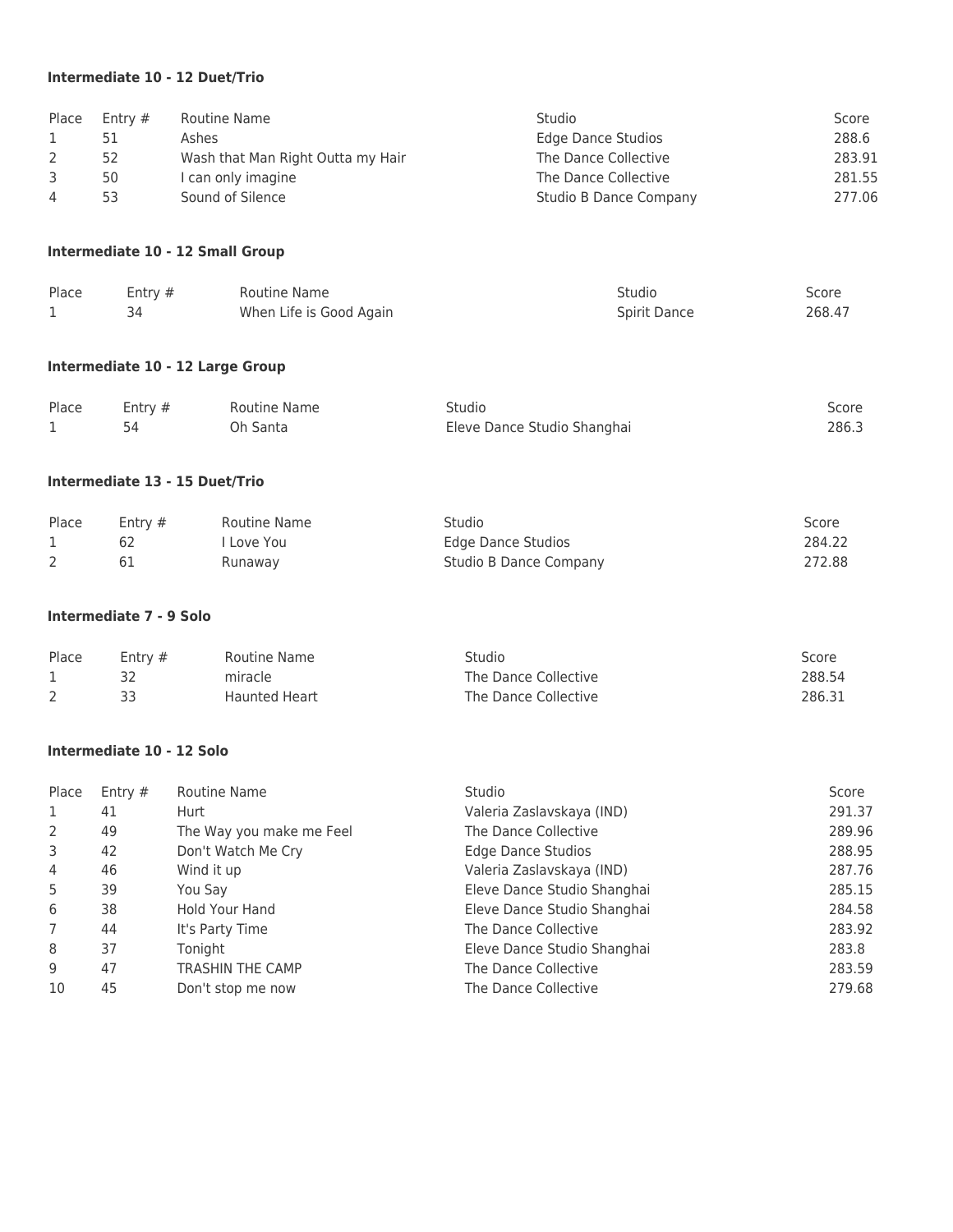## **Intermediate 13 - 15 Solo**

| Place | Entry $#$ | Routine Name     | Studio                        | Score  |
|-------|-----------|------------------|-------------------------------|--------|
|       | 58        | Never Enough     | <b>Edge Dance Studios</b>     | 289.41 |
|       | 55        | Hero             | <b>Edge Dance Studios</b>     | 287.65 |
| 3     | 59        | Fergalicious     | <b>Edge Dance Studios</b>     | 285.95 |
| 4     | 60        | Fever            | <b>Studio B Dance Company</b> | 276.95 |
| -5    | 57        | Inner Demons     | Spirit Dance                  | 275.36 |
| 6     | 56        | Roundtable Rival | Spirit Dance                  | 273.24 |

#### **Advanced 10 - 12 Duet/Trio**

| Place | Entry $#$ | Routine Name       | Studio               | Score  |
|-------|-----------|--------------------|----------------------|--------|
|       |           | Ne le Neregrettien | The Dance Collective | 289.72 |

## **Advanced 7 - 9 Solo**

| Place | Entry $#$ | Routine Name | Studio               | Score  |
|-------|-----------|--------------|----------------------|--------|
|       |           | Clockwork    | The Dance Collective | 288.15 |
|       | 64        | Circus       | The Dance Collective | 287.65 |

# **Advanced 10 - 12 Solo**

| Place          | Entry $#$ | Routine Name | Studio                    | Score  |
|----------------|-----------|--------------|---------------------------|--------|
|                | 66        | Ragtime      | Edge Dance Studios        | 290.48 |
|                | 65        | Fergie"      | Sloan's Dance Studio      | 289.55 |
| 3              | 68        | Glory        | Sloan's Dance Studio      | 289.33 |
| $\overline{4}$ | 67        | Requiem      | The Dance Collective      | 286.01 |
|                | 69        | Nightwalker  | <b>Edge Dance Studios</b> | 285.87 |

### **Advanced 13 - 15 Solo**

| Place | Entry $#$ | Routine Name                          | Studio               | Score  |
|-------|-----------|---------------------------------------|----------------------|--------|
|       | 73        | I can't help falling in love          | The Dance Collective | 293.55 |
|       |           | Corps                                 | Edge Dance Studios   | 291.83 |
|       |           | When your feet don't touch the ground | The Dance Collective | 287.01 |

### **Advanced 16 - 19 Solo**

| Place | Entry $#$ | Routine Name      | Studio               | Score  |
|-------|-----------|-------------------|----------------------|--------|
|       |           | <b>Hollows</b>    | Edge Dance Studios   | 294.03 |
|       | 74        | In a Landscape    | The Dance Collective | 291.43 |
|       | 76.       | Dance on the moon | The Dance Collective | 290.27 |

# **Highest Soloist**

| Place | Entry $#$ | Routine Name | Studio                    | Score  |
|-------|-----------|--------------|---------------------------|--------|
|       |           | Hollows      | <b>Edge Dance Studios</b> | 294.03 |